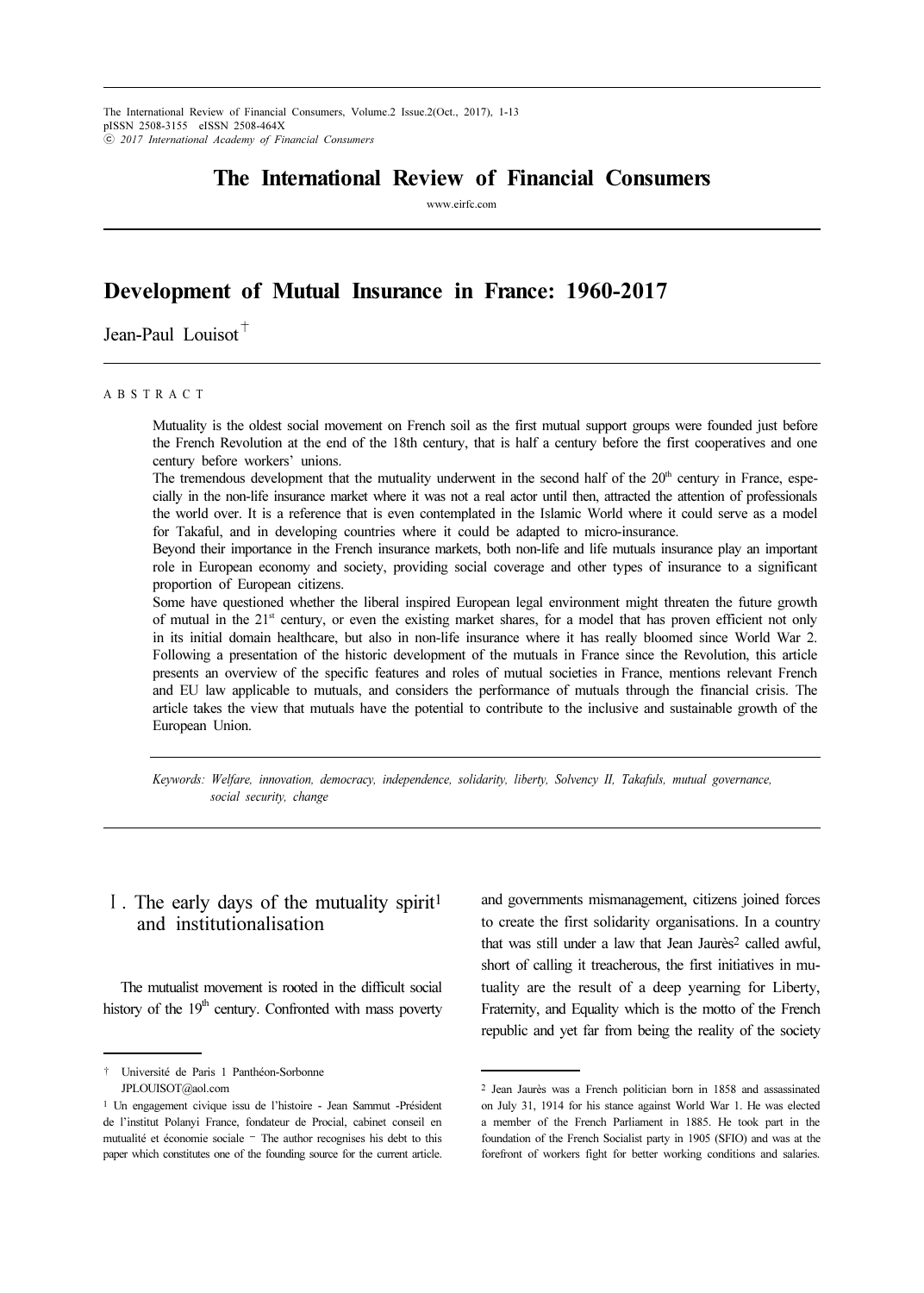at that time, when the lack of solidarity was obvious to social observers and activists. ∙

From the Revolution to the Third Empire (1795 – 1970): At the time of the final stage of the French Revolution, when Robespierre populism is definitely buried under the Thermidor liberalism and Bonaparte begins his march towards a new Empire, men and women of goodwill confronted with basic daily necessities share the little they have in excess of survival to face the unexpected. The penny for the shroud3, one of the first mutual rescue societies to be traced, aims at making sure that corpses are not thrown naked in the mass graves, to paraphrase the words of a song popular among silk workers in Lyon in the  $19<sup>th</sup>$  century.

Mutuality sprung from this initial civic commitment, eluding the legal ban on coalitions, often with the active support of caring and philanthropic leaders. The pioneers, inspired by Proudhon socialist groups and autonomous groups advocating for federalist ideals, learned how to regroup the small groups to give enough impetus to the mutualist movement. It was soon a force to reckon with as it had a membership of more than three million at the end of the nineteenth century.

The mutualist opened a market for collective protection that the first for-profit companies that were founded, capitalised on. Napoleon III4 tried to take over the movement through the authorised mutual and strict control.

• The Third Republic  $&$  the French State<sup>5</sup> (1971 – 1945): Whereas Napoleon III and his government saw what could be gained politically and economically through the institutionalisation of the mutual movement, it was only nearly two decades after the Fall of the regime that the Third Republic granted the mutual a legal status in 1888, but it was not until 1998 that it voted a Mutuality Charter loosening the corset imposed by Imperial control.

The French Government was fully aware of the

risk that social movement might split because of the official framework the mutual movement was legally forced to comply with. In 1902, the first assembly of the national federation of French Mutuality (FNMF6), the Congress unifying the two branches of the General Confederation of Workers (CGT7), Labour Exchanges, and the Federation of Industries opened the gates for a clear separation of Unions and mutuality, each having a specific mission. As they focused on social demands, professional organisations condemned the mutual movement as a "social compromise".

The situation will prevail all through the third republic, even during the government of the Popular Front<sup>8</sup> and even until the end of the  $20<sup>th</sup>$  Century in spite of the change brought by the creation of Social Security in 1945.

Throughout this period, whatever their status, mutuals have remained true to their origin and Values; they are local structures established in a territory, a company, or an industry, and managed by committed citizens.

# Ⅱ. A new start: the creation of Social Security in 1945

Whereas not all the provisions of the National Council of the Résistance9 programme were enacted when General de Gaulle became head of the provisional government<sup>10</sup>,

<sup>3</sup> Le sou du Linceul

<sup>4</sup> Emperor of France from December 2, 1852 when then president of the Second Republic he led a coup until the defeat of Sedan against Prussia on September 2,1870

<sup>5</sup> L'Etat Français, the "collaboration" regime founded by Marshal Philippe Pétain that lasted while France was occupied by Germany during most of World War II,

<sup>6</sup> Fédération Nationale de la Mutualité Française

<sup>7</sup> Confédération Générale du Travail

<sup>8</sup> "Le front Populaire" was a coalition of left leaning parties that want the 1936 general election and governed France until 1940 and enacted a number of social advances to benefit the workers; like paid vacations and limiting the number of hours worked weekly by employees and workers in spite of the number of short lived governments it went through

<sup>9</sup> The Conseil National de la Résistance (CNR) is the body created by Jean Moulin under the guidance of General de Gaulle to unify and coordinate the different resistance movement that arose in France during the German Occupation. In March 1945 it adopted a programme for governing France upon its liberation. It was largely influenced by Communist thinking. It called for a social democracy and a planned economy including the creation of a national health and pension plan. <sup>10</sup> The first "gouvernement provisoire de la République" lasted from September 10,1944 to November 2,1945 and the second from November 21, 1945 until January 20, 1946. Both were headed by General de Gaulle.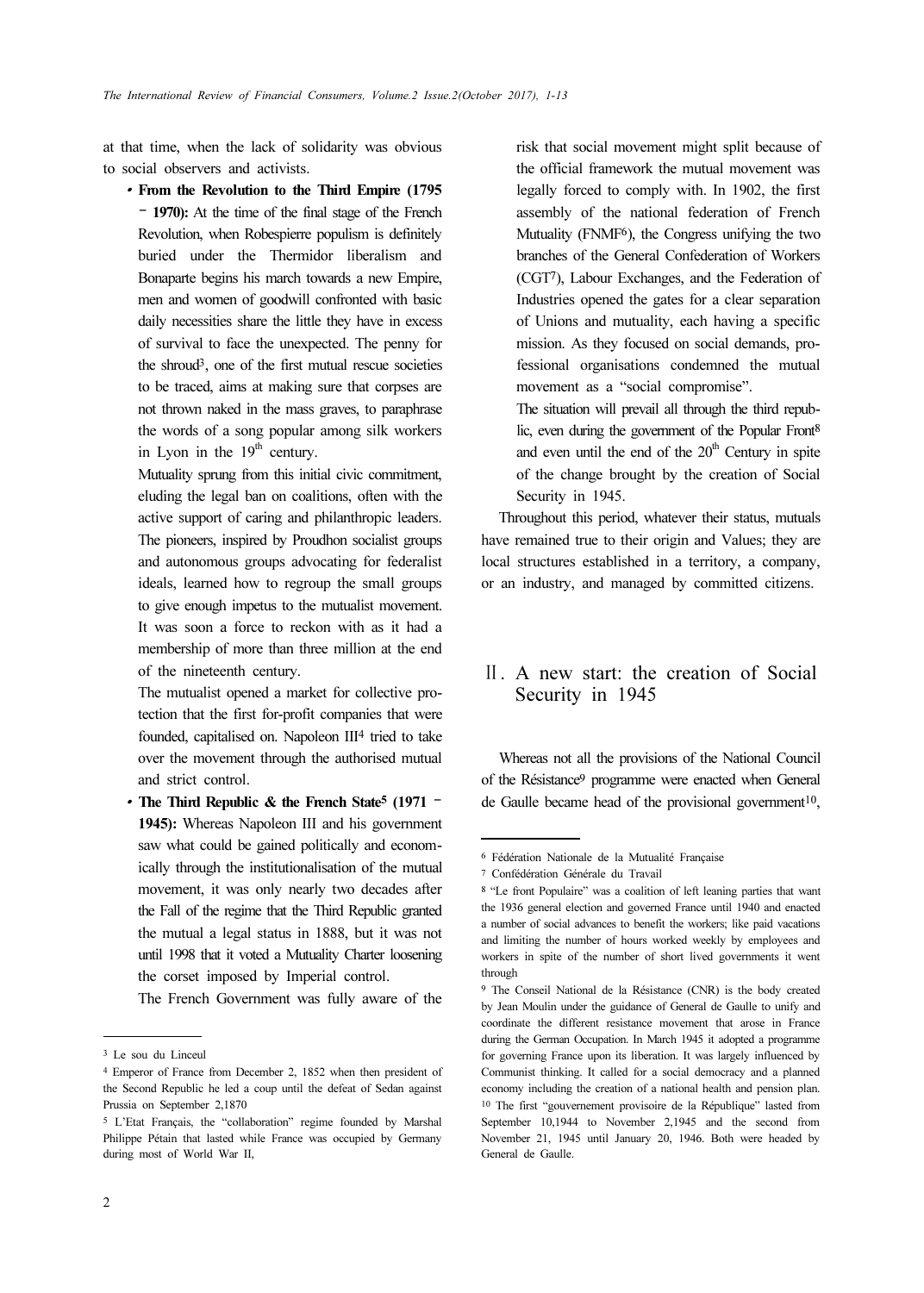and the ensuing governments until the establishment of the  $4<sup>th</sup>$  Republic in January 1947, which did not meet all the promises for a social democracy, nevertheless one of the major points of the resistance manifesto became reality: it was this Republic that founded the Social Security that was meant to offer a universal health coverage and to be managed jointly by workers and employers' unions.

In February 1947, a specific act, Loi Morice, gave the Mutuality the right to establish local sections for social security, giving them a legal position as a body to complement the legal system. As far as civil servants' mutuals are concerned, another act dated April 9 gave them a delegation to manage the regime for state civil servants.

In spite, or maybe because of, the role the mutualist movement gained in the 1950s in the French social protection system, in the following years, it grew slowly distant from the vital labour forces. As the organisms regrouped and grew in size, the power in their midst was taken up by leadership. Therefor the social movement dimension of mutuality tended to fade away.

However, in the sixties, during the first year of the Fifth republic, a renewal started under the leadership of the president of the National Federation of workers; Louis Calisti was a leading figure of the mutuality movement in France during two decades (1970s and 1908s) and a proponent of a "mutuality of action and management". He was instrumental in bringing democracy and social commitment back to the heart of the movement.

In 1967, the move from strict political neutrality to a more elusive "independence in mutuality" represents a true overture to the other social actors that led the mutuality leaders to meet officially, for the first time in its history, the three leading workers' unions. This put an end to a long schism in the French social movement. As mentioned earlier the fraction in the labour movement was considered to be a consequence of the 1947 laws; the reality is that it dated back to the Third Empire when the control of mutuals was established as described above. Since then, the dichotomy between those who manage (mutualists) and those who demand (union activists) has been complete. Thus, the forces are united between workers' mutuals and those that are institutionalised.

The creation of the Federation of the Mutuals of France (FMF), which welcomed some mutuals that had been excluded from the FNMF, was the final act in the change of direction.

Proximity with the members, i.e. democracy, independence, solidarity and liberty are the true values, the four pillars, of the mutuality. They out-trump any numbers that can be deceiving as it seems unlikely that the leaders could call to action the membership as was the case in 1980. That was the year that over seven million signed a document denouncing the mandatory co-payment that limits the freedom of mutuals to reimburse their members as they see fit.

These founding principles are too often forgotten whereas they are the mutuality's best bulwark in its efforts to resist the increasing pressures from the insurance mega groups that see the health and social protection markets as great potential for growth in revenues and profits. Stock Insurance companies are funded on the law of large numbers but in a financial logic where each insured party should pay according to the risk he/she represents; conversely the mutuals, societies of persons are funded on solidarity.

At a time when liberal ideology is gaining momentum, when the individualisation of situations is more valued than collective efforts, when some leaders would push for biased competition rules, mutuality leaders must grow beyond the long-held certainties and face challenges they may have not anticipated. As a reminder, the 1985 reform of the code of mutuality gave a wider range of possibilities and new means for mutual companies. Have they all taken advantage of the new context?

## Ⅲ. The adventure of the 1960's and the developments in Niort

So far, we have focused essentially on the mutual movement in the Health and Life markets but France is a case study of the development of non-life mutual insurance. However, the French Mutual movement has gained international attention mostly with the rapid evolution of a new breed of non-life insurers in the second half of the  $20<sup>th</sup>$  century. They are known as MSI<sup>11</sup> as their distribution channel do not included intermediaries (agents or brokers) but salaried employees whose salary

<sup>11</sup> MSI – Mutuelles sans intermédiaire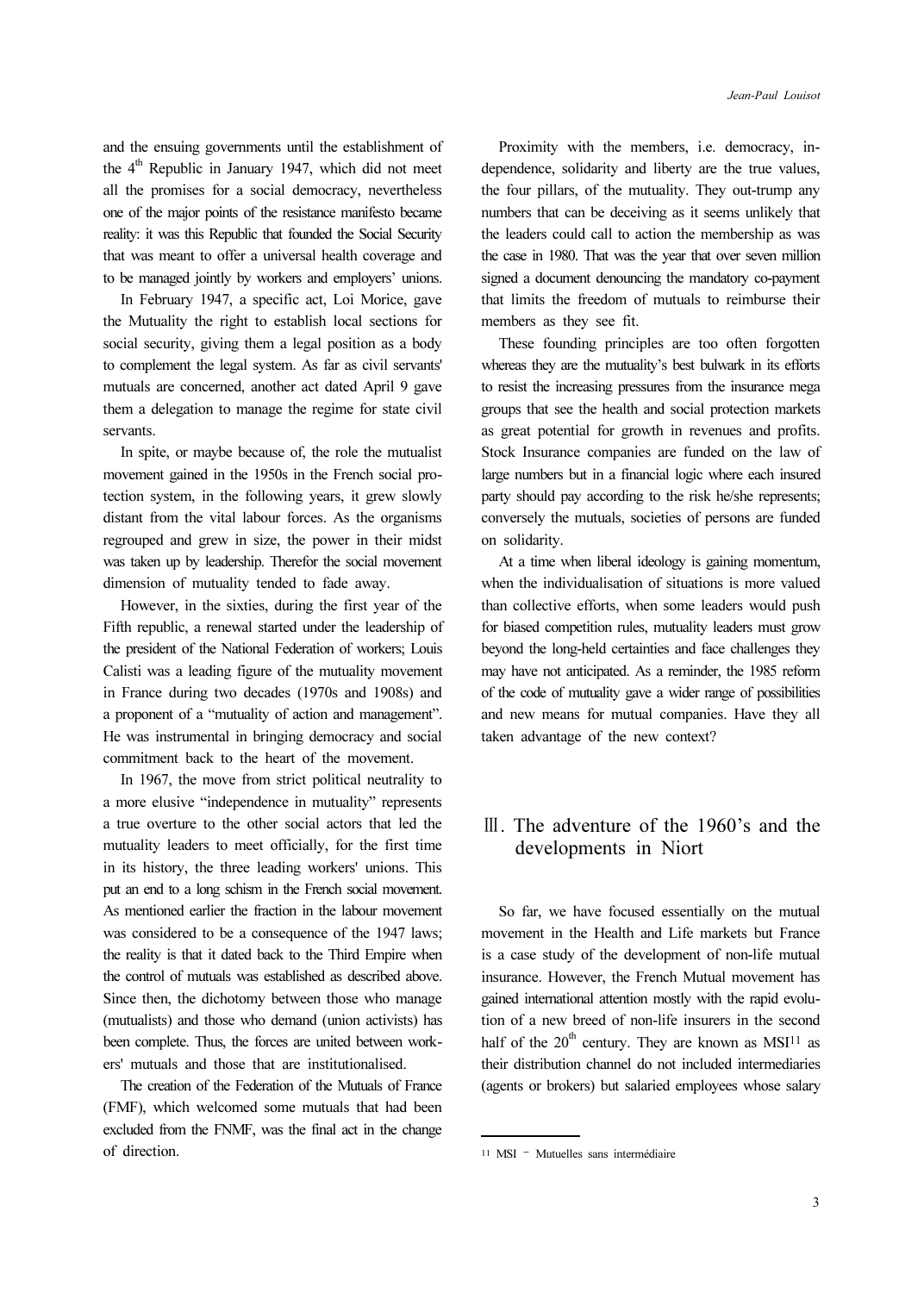are not related to the volume of contributions generated (note that Mutuals insist on not using the term "premium," preferring the term "contribution"). They are also known as "Mutuelles Niortaises" as the most important are headquarters in Niort, a town in Central France.

#### Jacques Vandier

Whereas the MACIF was founded through the initiative of a group of industry leaders and storekeepers in Niort, Jacques Vandier is the man behind its success story. Considered by insurance professionals as a great manager, even a visionary, he devoted the second half of his professional life to this mutual of which he was the first CEO.

Born in 1927 in the vicinity of Niort, he attended the École Polytechnique in Paris before starting his career in 1950 as an insurance supervisor, then as part of the Ministry of Finance.

In 1960, when he was offered by the founding partners to lead the MACIF he accepted on condition that the mutual would not only insure storekeepers and industrial companies, but also all the salaried personnel of commerce and industry.

He defined his business project: "At the time, insurance companies sold their products through a network of insurance agents and brokers and were charging high premiums. The rates did not reflect the reality of the risks insured, and were often highly overvalued. While working in the supervisory team, I had analysed the situation and knew how to remedy it. The solution was called risk segmentation. The key was to establish a taxonomy of risks based on a number of criteria – for automobile, territory, type of vehicle, insured profile – and then screen the good and the bad drivers to provide cover not to anyone, and not anyhow"

And he added: "Add to that a contract based on essential covers, very low overheads, and a closely monitored portfolio and the introduction of a deductible for damages to the vehicle. I wanted the insured, when responsible, to bear part of the cost of the accidents. It was both moral and empowering. This is the recipe I developed and implemented. If the MACIF business model has lasted for so long, it is because it was rooted in reality." As he allowed the vast majority of drivers to find covers at a just cost, Jacques Vandier has democratised automobile insurance. All along his tenure at the helm of the MACIF, he multiplied initiatives in favour of the insured. He was one of the promoters of the "amicable accident report" that simplified and accelerated claim settlement. Members and the MACIF and their families were also among the first to be insured for bodily injuries occurring in the course of private life. He was also behind the regionalisation of the MACIF in 1987 so that partners be closer to decisions centres and increased substantially the number of insured representatives, the delegates.

Jacques Vandier was president of Macif until 1987, then he was chairman for 10 years; since then, he has been, and continues to serve as, Honorary Chair.

As a matter of fact, the development of mutuals in France is attached to the city of Niort whose expansion is the direct result of the large number of personnel employed by the mutuals. It remains to explained why Niort became the home of mutuality? One of the prominent explanation is that Niort became the cradle of peasants' solidarity following the phylloxera catastrophe that hit the vineyards in the 1850-1880 period. Whether this is historically true, Niort and the region saw the creation of the first peasant union in the early years of the 20th century as well as the first Agricultural Insurance.

This is the reason why Niort has grown into a "natural location for mutuals" since the 1930 as talents were present and further accompanied by the University offerings to prepare for the jobs the mutuals need to fill to ensure their future growth.

Below is a list of the major actors in Niort, each of which would justify a monograph that would go beyond the scope of this article:

- ∙ MACIF<sup>12</sup> Mutuelle assurance des commerçants et industriels de France et des cadres et des salariés de l'industrie et du commerce. It is one of the two members of the union<sup>13</sup> created with the MATMUT under the name of SFEREN. It is the number 1 insurer in France for the number of insured (the prominent role played by Jacques Vandier justifies the box here above)
- ∙ MAAF14 Mutuelle d'Assurance des Artisans de France – Funded in 1950, Maaf developed in 2003 a group of insurance mutuals Covéa regrouping MAAF and MMA15 further joined by GMF and then a welfare institution Apgis (2011) and SMI (2013). Currently Covéa insured more that 11 million French persons and employ 26,000.
- MAIF<sup>16</sup> <sup>–</sup> Mutuelle d'assurance des Instituteurs de France – The oldest actor in Niort it was funded in 1934. It has 3.5 million insured and total revenues in excess of  $\in$  3,200 million (over 80% in non-life,

<sup>12</sup> https://www.macif.fr/assurance/a-propos-du-groupe-macif/panorama-d u.../dates-cles https://www.macif.fr/assurance/a...du...macif/panorama-du -groupe

<sup>13</sup> SGAM – Société de Groupe d'Assurance Mutuelle)

<sup>14</sup> www.maaf.com/qui-sommes-nous/il-etait-une-fois-maaf

<sup>15</sup> MMA – Mutuelle du Mans Assurance – A traditional Mutual Insurance using intermediaries

<sup>16</sup> https://fr.wikipedia.org/wiki/Mutuelle\_d%27assurance\_des\_instituteu rs\_de\_France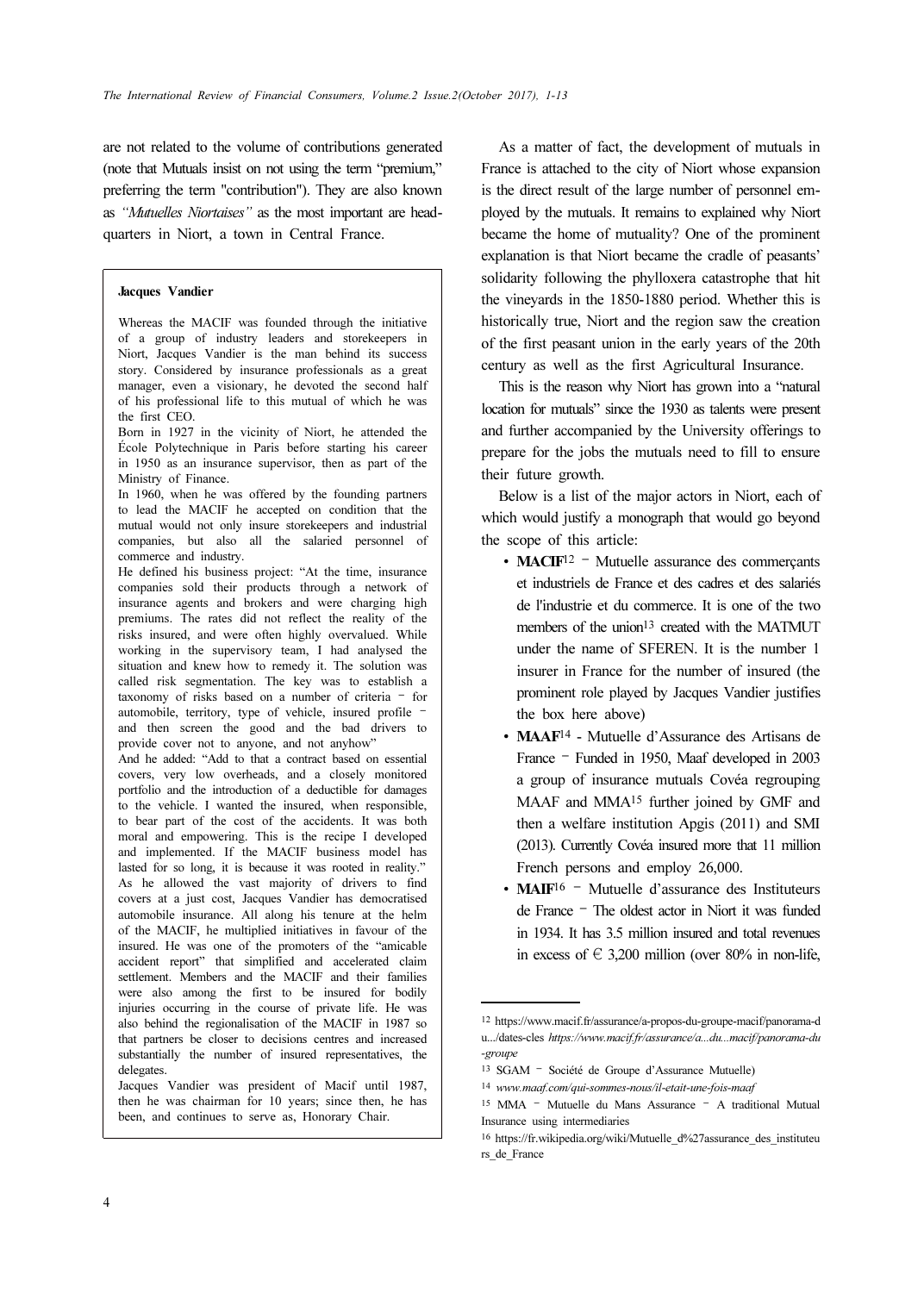under 20% in life).

- ∙ GMF<sup>17</sup> Mutuelle Générale des Fonctionnaires – Founded in 1934, it is specialised in civil servants and has played a leading role in the Mutuality movement
- ∙ SMACL Société Mutuelle d'Assurance des Collectivités Locales – (see development below)

### A. Mutualité Agricole

Outside of Niort, the largest professional mutual organisation in France is the Mutualité Agricole that is open to farmers and by extension to those employed in the food industry. One of the challenge of the Farmers' Mutual is the dwindling and aging population in this activity.

The group consist in many local branches, in principle one for each of the ninety departments (counties) in France, but they have been consolidated into a smaller number as the "insurable substance was diminishing" and to achieve economies of scale.

The Agricultural Mutual Benefit Fund is made up of 62 regional funds and a national fund and operates as a federation.

Recently they have formed a union with the Crédit Agricole, the Mutual Bank of the profession, which has developed both life and non-life traditional insurance companies to sell insurance through its networks of local branches. Crédit Agricole is one of the largest bank in the world in terms of total assets.

The farmers' mutual institutions would require a complete study that would be beyond the scope or this article.

### B. Other professional mutuals

However, other professional mutuals offering covers to specific activities could not be left aside as they play a major role in providing coverage in sometimes niche but difficult markets like:

- MAF <sup>–</sup> for architects
- SMABTP <sup>–</sup> For construction and public work activities including, but not limited to decennial liabilitie s18 and professional indemnity
- **SHAM** For public hospital professional indemnity and buildings & equipment damage covers
- ∙MACSF For doctors in private practices and private hospitalisation facilities.

It is to be noted that these mutuals usually offer automobile insurance too and actively participate in risk-management development to assist their members while protecting the "mutuality".

Other trades also have generated mutuals but they are not listed here as they have a less prominent role. Also, the insurance companies, subsidiaries of mutual bank groups are not mentioned here as they really operate as traditional insurers although they are parts of the overall "mutual movement" in France.

### C. Smacl - A French specialty  $-$  A mutual to ensure local authorities

It would be difficult to cover the mutual world in France without a specific mention for the SMACL at a time when the equivalent in the United Kingdom collapsed nearly two decades ago leaving at the time part of the insured without a solution for replacing their coverage except the Subsidiary of a Swiss Insurer – Zurich.

In the early seventies, school teachers, shopkeepers and artisans already had their own mutual company, but not local elected officials, in spite of the very specific exposures that local authorities and their staff are confronted with. This is this situation that prompted the creation of Smacl Assurances<sup>19</sup> in 1974.

After more than four decades in operation, Smacl has become the reference in France for the insurance of the "territorial family" and offers mutual protection to municipalities, department, regions, to their establishments and groupings, as well as to their elected officials and agents when the act within the scope of their functions.

Over the years, listening to the need expressed to the network of local inspectors or by the representatives elected by the members, and thanks to a very attentive study of new legal and regulatory dispositions as well as decisions by the different jurisdictions, etc. Smacl Assurances has developed an organization and coverage that are tail-

<sup>17</sup> https://www.gmf.fr/gmf/histoire-gmf

<sup>18</sup> Responsabilité Décennale - It imposes any party in the construction

of buildings in France to provide a 10 years warranty, no-fault cover that must be insured for the duration of the warranty

<sup>19</sup> SMACL – Société Mutuelle d'Assurances des Collectivités Locales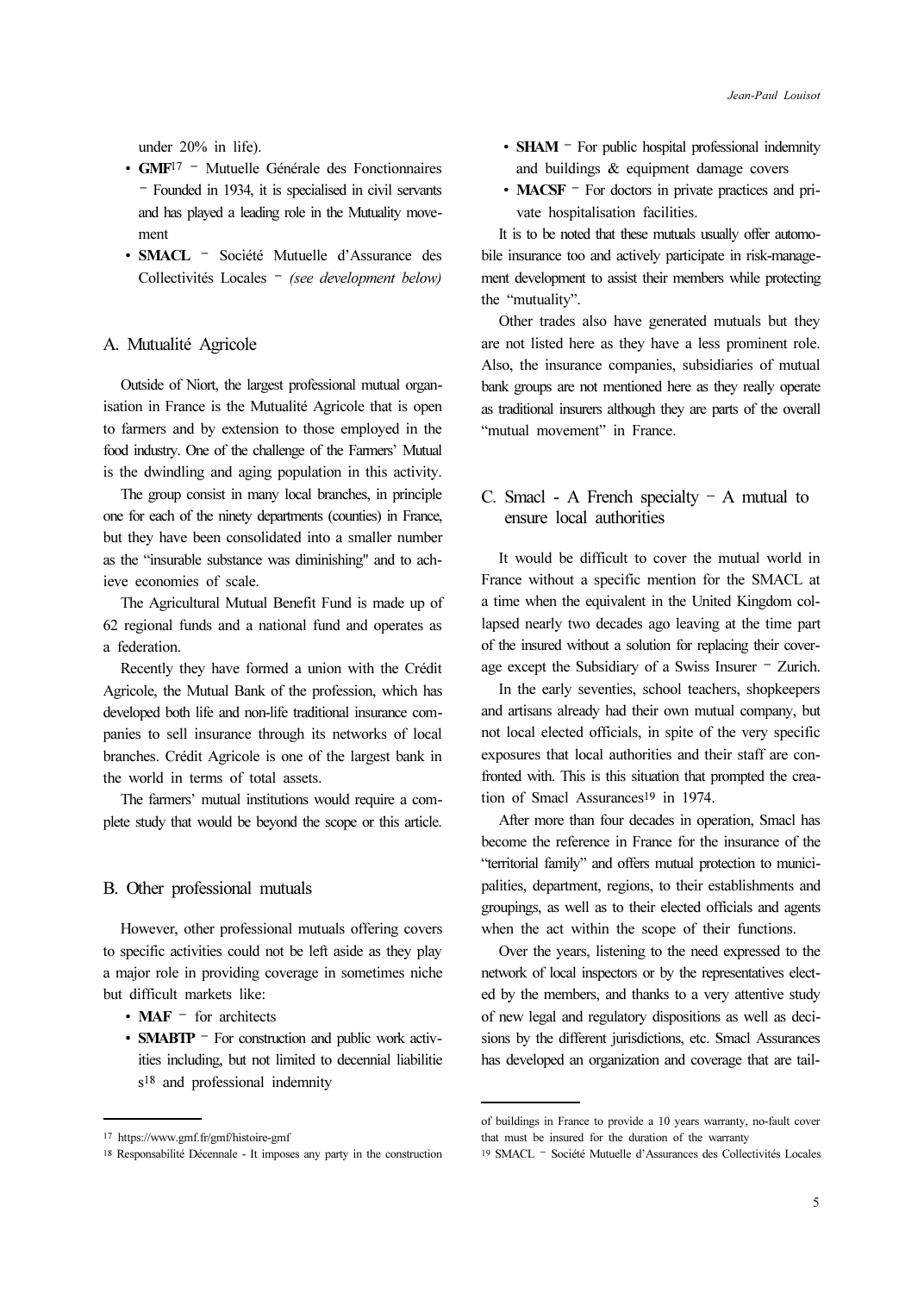ored to the operations, the constraints and the culture of players in the territories and local authorities.

Two mayors of Niort played a leading role in the creation and development of Smacl. M. René Gaillard was the mayor at the time of the creation and the operations were headed by an executive VP, Bernard Bellec, who later became chairman and succeeded him in the position of mayor.

Smacl has chosen to be specialised and is proud of its choices as:

- ∙ Local authorities' risks and operating modes are very different from those of industrial companies or private citizens,
- ∙ Legal protection for local authorities, their elected officials, and their agents (employees) relies on an in-depth knowledge of administrative law, specialized codes, and very specific case law,
- ∙ Private life risks are intertwined with elective or associative commitments as in the case of on-call work and the professional devotion of territorial civil servants; Smacl guarantees the consistency of all contracts covers,
- ∙ The values of Smacl, general interest, solidarity, transparency, equity, are also those that motivate the daily operations of local authority staff and elected officials.

Here below are key data to illustrate the position of the Smacl in the insurance market in France and its main recent initiatives:

### Revenues:

- ∙ € 390.5 million in 2016
- ∙ € 372.6 million in 2015
- ∙ € 352.4 million in 2014
- ∙ € 341 million in 2013

#### Revenue split:

- ∙ Public entities: €329 million (84 %)
- ∙ Private entities (associations & companies):  $\in$  44.4 million (12 %)
- ∙ Individuals: € 17.1 million (4 %) 22000 members and 18,000 decision-makers for their private life.

#### SMACL Insurance penetration in Local authorities:

- ∙60 % of municipalities with less than 7,000 residents,
- ∙ 74 % of municipalities with between 15,000 and 40,000 residents,
- ∙ 70 % of municipalities with between 40,000 and 100,000 residents,
- ∙ 46 % of municipalities with more than 100,000 residents,
- ∙ 80 % of departmental assemblies,
- ∙ 33 % of communities of municipalities,
- ∙ 61% des communities of conglomeration,
- ∙ 39% des SDIS (firemen brigades).

### Other data:

- ∙ Own funds: € 90.4 million
- ∙ Equalisation reserves: € 20.8 million
- ∙ Staff: 792 employees with an average seniority of nearly 10 years, and nearly two-third female employees, and a strong investment in further education (4.12% of salaries – twice the legal level)

Smacl-Santé: Although the historical business of the mutual is property and casualty damages for local authorities, in 2006 it created Smacl-Santé to offer health and welfare covers for local authorities' agents and it brings in over €20 Million in revenues.

"Territoires d'Avenir": As one of the increased cooperation movement induced by Solvency II, the mutual union (UGM), "Territoires d'avenir", was created on January 1, 2016. It makes sense as the partners are service providers to the same insured groups. The decision to form the Union was voted by the representatives of the Mutuelle Nationale des Territoires (MNT) and SMACL Assurances at the constituent general meeting on October 10, 2015 in Paris. It is a light structure to frame the cooperation between the members. A new member and two auditor-partners has been admitted at a meeting on December 5, 2016 effective January 1,2017. The new member is Mut'Est, and the two observers, le Crédit social des fonctionnaires (CSF) and the Caisse nationale de prévoyance de la fonction publique (Préfon).

### D. The current position of mutual institutions in the French Insurance Market

The table below summarises in a few key figures the important position that the mutuals occupy in the French insurance market.

It is clear that they have become a major actor in the economy of the country both through the coverage they offer and their investment capacity. The mergers or union movement initiated at the end of the last century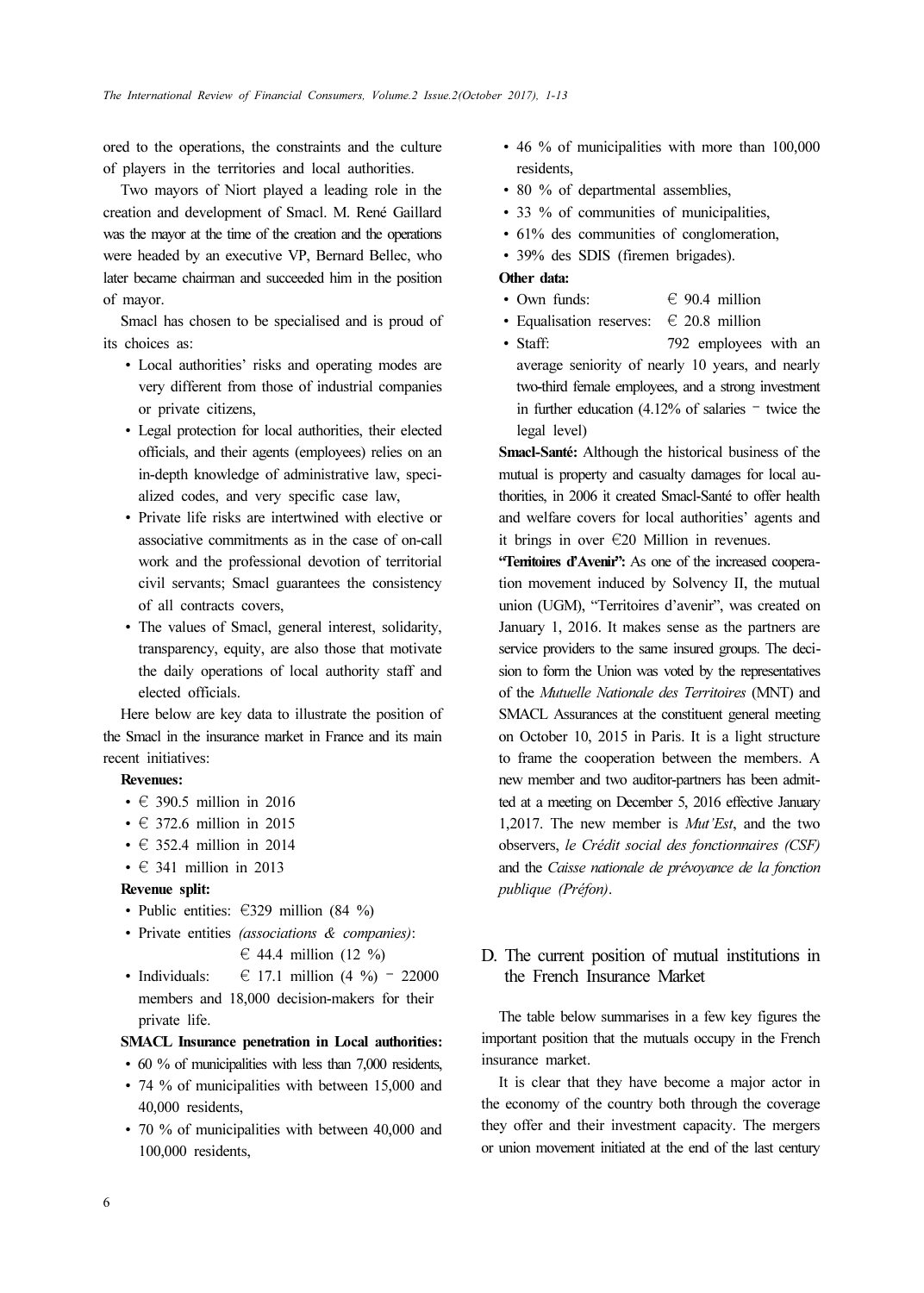gained impetus with the implementation of Solvency II and the lines are somewhat blurred between "true mutuals", the MSI, that sell directly to consumers without intermediaries and "mutual companies," which function like a traditional company, except that they do not have shareholders. The governance of both are theoretically similar but the insistence on democracy with the MSI has been somewhat lost in the other category, i.e. the mutual companies whose governance was closer to publicly traded insurance company.

Will the creation of the FFA-Assurances regrouping all insurers allow the mutuals members of the AAM preserve their values while gaining international momentum? Only time will tell but their weight in the protection of French citizens (see table below) should retain the attention of French authorities!

| <b>MAIN DATA FOR MUTUALS IN FRANCE</b>                   |                  |
|----------------------------------------------------------|------------------|
| <b>STAFF</b> 79 500                                      |                  |
| <b>MEMBERS/INSURED:</b> 44 Million (French population in |                  |
| $2016$ is close to 67 million)                           |                  |
| <b>MARKET SHARES</b>                                     |                  |
| $\cdot$ AUTOMOBILE:                                      | 56.0 % in 2016   |
| • Household Insurance:                                   | $50.4\%$ in 2016 |
| • Health/Welfare Insurance:                              | 17.0 % in 2015   |
| • Life/Assets Insurance:                                 | 13.2 % in 2015   |
| The Association of Mutual Insurer (AAM) within the       |                  |
| Insurance Association (FFA-Assurances) was founded on    |                  |
| May 18, 2016                                             |                  |
| <b>MUTUALS MEMBERS OF THE AAM: 36 including</b>          |                  |
| one partner-organisation; 110 companies are represented. |                  |

## Ⅳ. Islamic Insurance & Takafuls

Although they are not developed in France, except for a few local and limited experiments, the percentage of the population that is Islamic should awaken the MSI to the potential for a new market if they decided to found Islamic insurance companies, or Takafuls.

Let us introduce briefly what Takafuls are and how the MSI could get interested in making inroads into the Islamic population, currently over 5 million, or 7.5% of the French population. However, some projections see it rising slowly to over 8% in 2020.

Traditional insurance contains elements of uncertainty (gharar), game (maisir) and interests (riba), which are not compatible with Islamic law. Generations of Muslims have lived in countries worldwide convinced that they are barred from purchasing insurance covers, that insurance is not *sharia compliant*. However, in 1985, the Islamic academy Fiqh ruled that insurance is acceptable to Islam if it operates through mutual self-help and cooperation, an important social tenet of Islam. The Takaful, whose name is derived from the Arabic word for "mutual guarantee" offers covers in a mutual framework. The policyholders (or members) pay contributions (tabarru) to a fund through which participants accept to bear collectively the risk of each one so that those participants who suffer a loss are compensated by the fund. The surplus that are not kept as reserves are paid back to the participants or distributed as a gift (zakat) to a charitable organisation. Zakat is one of the five pillars of Islam—obligation of the faithful.

Clearly a Takaful could be managed following the MSI model but most Takafuls are managed by commercial entities that seek profits. The manager of the funds is also responsible for raising the necessary capital to ensure the solvency of the operations. If the fund is in deficit, the manager must find the cash needed loaned without interest (qard hassan), the manager is usually himself the lender. The loan is paid back by surpluses, but if they prove insufficient the manager ears the burden of the loss.

Clearly, the MSI could easily function as a Takaful as their liability side is managed in compliance with Shariah rules, however they should be careful on the asset side to invest in Shariah-compliant assets according to Islamic finance, i.e. physical assets that produce legitimate income. That may prove a challenge within the solvency rules and the need to remain liquid to some extent, but less so in a period where interest rate are so low.

However, the final point is to appoint a supervisory Shariah board filled with independent members fully versed in the Shariah rules and that can provide the seal of approval that all operations within the Takaful are "Hallal"!

Thus, it seems that the MSI have already in their midst the main talents and competencies, including reaching out to prospects through social media, to develop a new niche, but a niche that encompasses several million people. It is true that they are also not always in the highest income range and might be candidates for micro-insurance,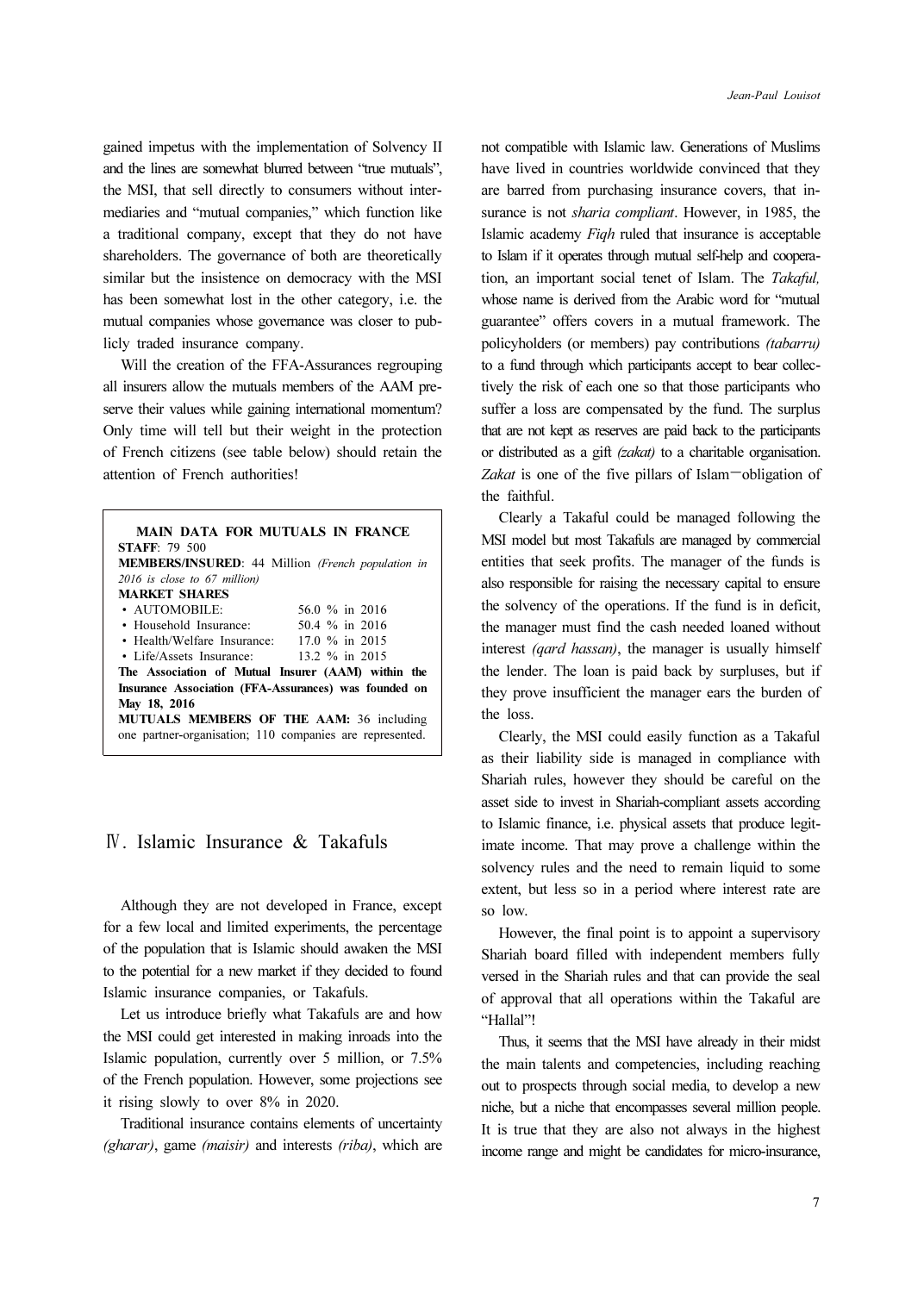or in this instance micro-takafuls.

# Ⅴ. Mutual organisations in the Liberal Economics & Legal Environment of the EU

As far as French Mutuals are concerned looking at the French legal environment and the mutuality code is not enough as the French authorities have to transpose into French legislation the directives published by the instances of the European Union.

As is the case for the life assurance sector, the goal of EU directives on non-life insurance is to introduce a single authorisation system; this is the founding principle that allows a company headquartered in one Member State and authorised to provide non-life insurance covers under national law, to, at the same time, open branches or carry out business activities in any of the 26 other EU member country.

The first and second generation of insurance directives only opened the European market for insurance programmes concerning "large risks", such as those associated with insurance in the field of aviation and marine insurance or very large industrial companies, the third generation established a single market for insuring all types of risks falling within the scope of direct insurance, other than life assurance, including health-related risks thus directly touching one of the main areas covered by Mutual Companies.

The legal formalities that insurance actors must conform to in order to be authorised to offer non-life insurance coverage in most EU Member States are similar to those set by life assurance directives. In general, very small companies operating in niche-markets are not covered by the non-life directives. As far as mutual associations are concerned, they may also be excluded from the scope of application of the directives if they fill some conditions that are related to the way additional contributions are collected, the size of the mutuals, types of activities and their reinsurance programmes.

As is the case for life assurance, operations of provident and mutual benefit institutions whose benefits vary according available resources and in which the contributions of the members are determined on a flat-rate basis are

excluded from the scope of the non-life insurance directives. Also, provisions concerning the minimum fund and the related special treatment allowed for mutuals are similar to those in Directive 2008/83/EC.

As for all other forms of insurance companies, mutual institutions cannot offer life and non-life covers within the same organisational structure. In member states where it was allowed prior to the enforcing of those provisions, local government may allow this to continue provided that separate management was adopted by the providers concerned. It is to be noted that in France mutuals were already required to set-up separate entities for life and non-life activities, therefore these dispositions do not change their status.

### A. Preferential tax treatment for Mutual Insurers – Health Additional Insurance market

However, one French specificity was in the European authorities' radar. Since 1945, preferential tax treatment was granted to mutual health insurers in France, their contracts were exempts from the tax on insurance contacts. As both organisations covered by the Insurance Code and those regulated by the "Code de la Mutualité" operate on the same markets, issues arose on the matter of compliance of such preferential treatment with EU rules on State aid.

Based on this principle, the French Federation of Insurance Companies20 lodged two complaints against the French government in 1992 for this allegedly discriminatory tax policy, arguing that it contravened EU rules on state aid and provided the European Commission with an excuse to rule on the issue. In 2001, the Commission asked the French government to either abolish the tax exemption, or to ensure that the benefit would not exceed the costs for "the constraint of providing services of general economic interest". The Commission further noted that the provision of insurance to individuals by mutual societies could not be regarded as a service of general economic interest explicitly provided for in their articles.

In order to comply with the European Commission' requests, the French government removed the tax benefit and in 2004 introduced a new type of private health insurance contract, named "contrats solidaires" and

<sup>20</sup> Fédération Française des Sociétés d'Assurances (FFSA)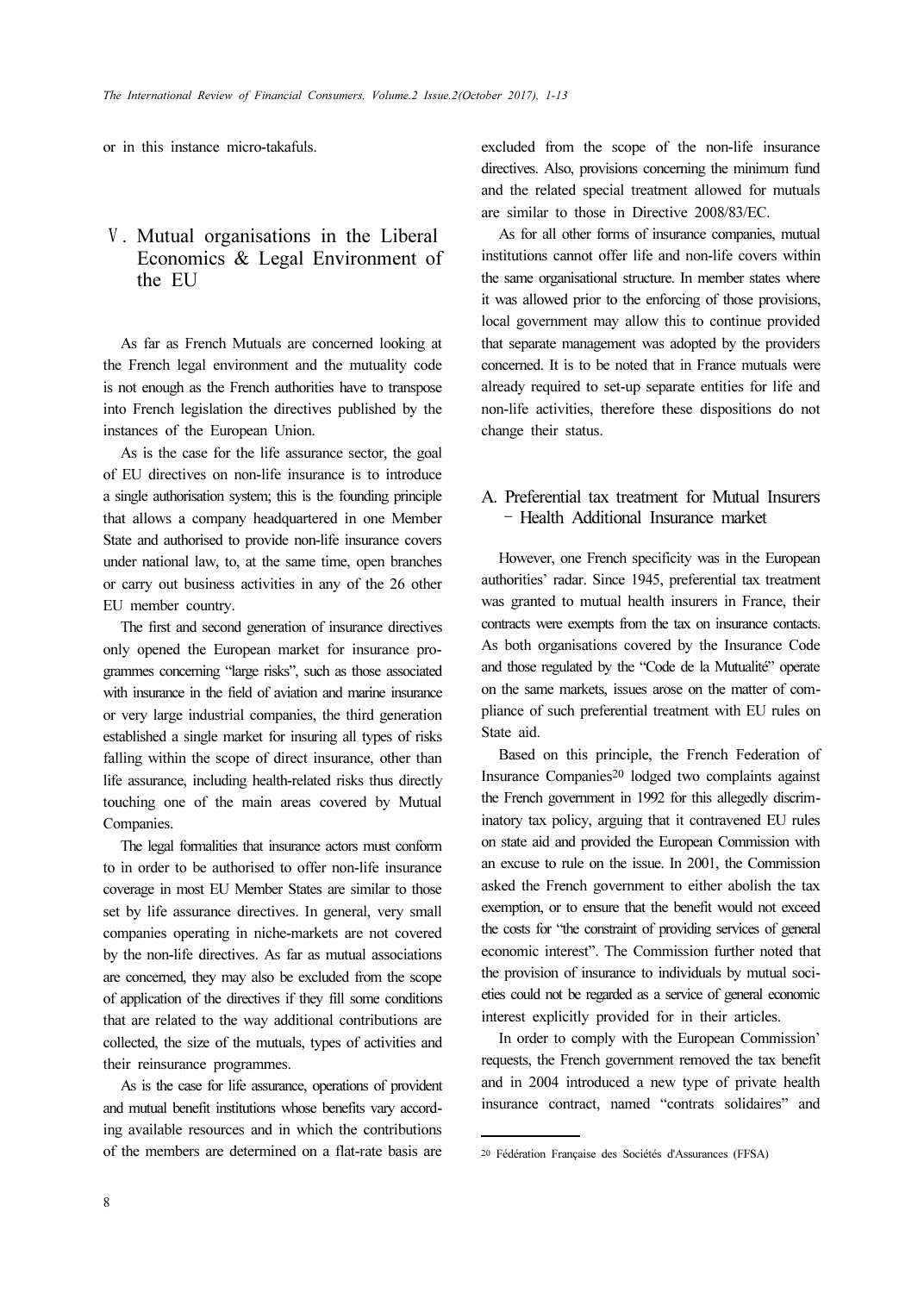"contrats responsables", which are provided without a prior medical examination or other reference to an individual's risk of health issues; furthermore, private health insurers had to agree not to cover new co-payments intended to encourage patients to obtain a referral for specialist care and to adhere to protocols for the treatment of chronic illnesses.

Health insurance providers – whether they are mutuals or private insurers – would consequently receive tax benefits related to the number and proportion of "contrats solidaires" and "contrats responsables" provided. Initially it appeared that the introduction of this type of contract satisfied the European Commission. In 2007 however, it started formal investigations into the question of whether this practice could be indeed regarded as non-discriminatory and how much consumers would really benefit from the advantages granted to insurers.

On 26 January 2011, the Commission ruled that the proposed measures constituted State aid incompatible with EU rules. The Commission held that it was not possible to demonstrate that the benefits of the tax reduction would be transferred to consumers. In addition, it considered the scheme as discriminatory, as it favours certain operators, such as mutual institutions, which have an obligation to conclude this type of contracts.

This ruling by the European Commission on the contrats solidaires and contracts responsables in relation to EU law on state aid prompted the French government to reform these contracts. The reform decree was published on April 1, 2016 and took effect on January 1, 2016: the contracts have to comply with the new rules, and clauses to this effect were inserted into additional health insurance contracts.

Within the scope of these new contracts "responsables et solidaires" the health-related cost refunds granted to the insured are to remain within limits with minimums and ceilings. The same rules apply to all additional health covers whether the contact is individual or collective (via an employer) and whether contacted with a mutual or a traditional for-profit insurer.

In the case of non-compliance with these rules, there is a tax penalty as the tax rate jumps to 20.27%, against 13.27% in the case of compliance; hence the additional tax burden increases the contract cost. It is too early to assess the impact of the new limitations on the costs and price of these contracts, and whether the EU authorities might rule again.

#### B. The mutuals & Solvency II

The basic principles behind the directive, which was adopted in 2009 and finally entered into force on 1st January 2016, three years later than initially planned, is that insurance institutions in Europe should rest on better risk assessment, better spreading of risks and better financial foundations, so as to improve the stability of the market and reinforce consumer protection.

The main innovation introduced by this directive is that, in establishing an improved foundation for the insurance sector, the directive concerns more than only capital solvency requirements as they currently exist. It also lays down rules concerning the whole organisation of insurance undertakings in Europe. It concerns:

- ∙ the taking-up and pursuit, within the European Union, of the self-employed activities of direct insurance and reinsurance;
- the supervision of insurance and reinsurance groups;
- ∙ the reorganisation and winding-up of direct insurance undertakings.

The system set up by 'Solvency II' is based on three pillars:

- The first pillar contains two capital requirements, the Solvency Capital Requirement (SCR) and the Minimum Capital Requirement (MCR), which represent different levels of supervisory intervention.
- The second and third pillars provide for qualitative requirements (such as risk management and supervisory activities) and supervisory reporting and disclosure respectively.

Therefore, the Directive has a direct impact on the way insurance businesses are organised, what kind of internal control mechanisms they have, how supervisors work, the way insurers report on solvency and financial conditions, how they can acquire other financial undertakings, etc. The aspect excluded from the scope of this directive is the insurance as part of a statutory system of social security.

Also for small undertakings with an annual gross written premium income not exceeding 5 million euros, the Solvency II Directive does not apply. The national supervisory authorities check whether undertakings are excluded from the directive.

For mutuals the new solvency regime can have severe effects. The increasing need for one's own funds, risk differentiation and solvency requirements could prove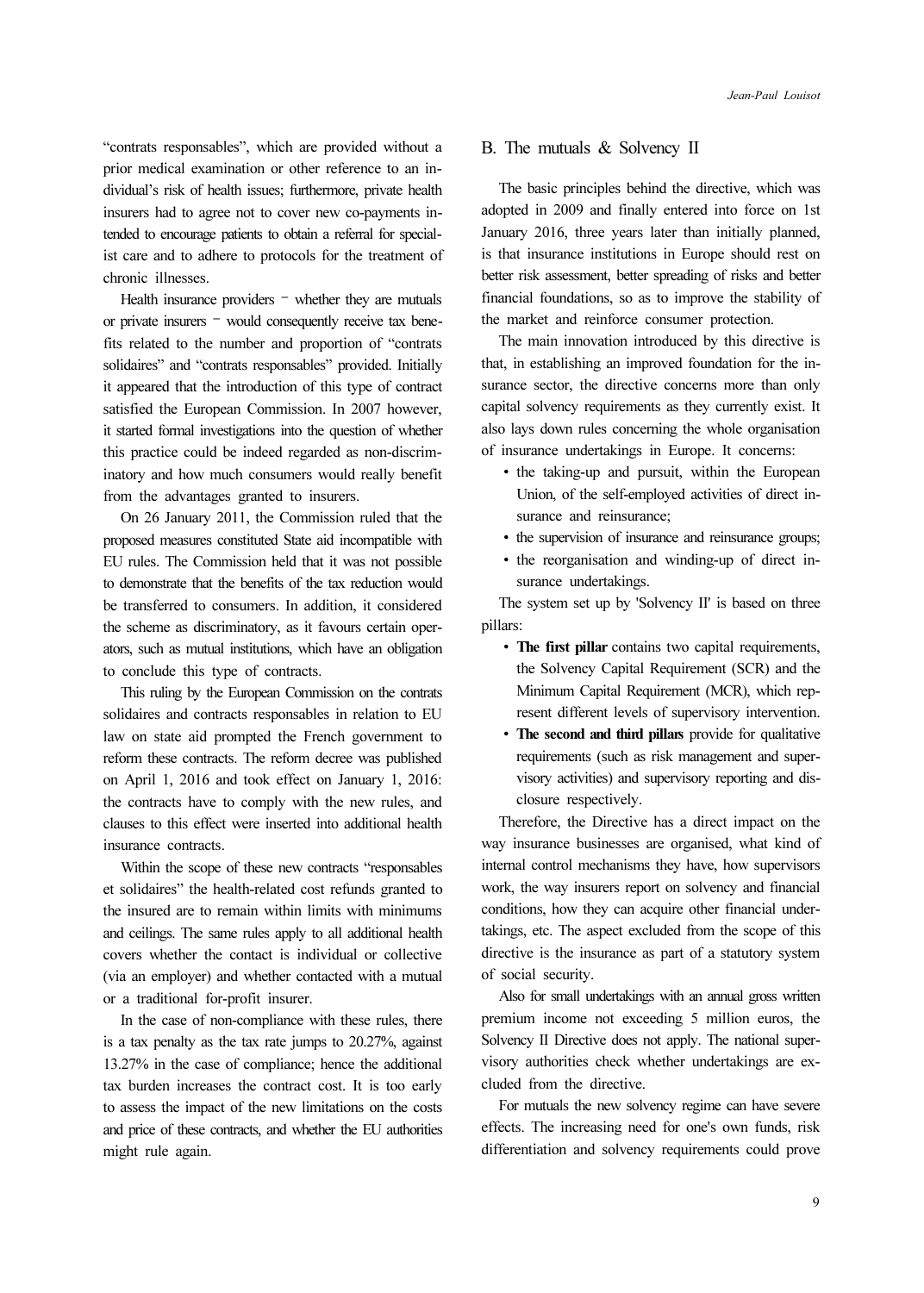to be difficult for small and medium-sized insurance companies, and for mutuals in particular to comply with, since they are often focussed on niche markets and specialised in very select types of risks.

Coping with the new solvency regime has forced smaller mutuals to raise contributions from members, or to partially reject their mutualistic values by becoming a stock holding company in order to obtain additional funds or to merge with other companies. The fear of a de-mutualisation, i.e. the process of a mutual transforming into a different legal form has not really materialised so far.

Specifically, for mutual insurers and the way they acquire additional funds, it is mentioned in the directive that for mutual-type associations with variable contributions, ancillary own funds may comprise any future claims on their members by means of a call for supplementary contributions.

To facilitate the implementation of Solvency II, a five-year transition period has been negotiated to comply with the regulatory demands. If, after five years, i.e. in 2021, insurance undertakings do not comply with the Solvency II rules, they will no longer be entitled to benefit from the so-called 'single passport' authorising the insurer to sell insurance throughout the EU and EEA on the basis of authorisation in its home Member State. Let us point out here that this one of the issues raised by the Brexit for UK-based insurance companies.

### C. Solvency II & a New Mutual Governance

Cooperatives and mutuals are before anything else partnership and differ from other forms of companies by their governance rooted in the democratic principle "one person, one vote" and the dual status of their members who are also customers, or associates and producers, and/or clients or employees. However, since January 1, 2016, organisations in the mutual and parity sector must demonstrate that their new directors are, according to EU requirements, "fit and proper".

As evidenced by the preceding presentation, Solvency II has introduced a number of new concepts that disrupt the traditional way to conduct business, hold power and responsibilities in that mutual organisations that have to comply. Traditionally, the annual general meeting of all physical persons (participating members and honorary members) elect the directors following a basic democratic

principle: one person-one vote at the general meeting.

Depending on the bylaws, the general meeting may also elect the chair person. The chair may also be elected by the board. The chairperson of the board enjoys all the powers stipulated in the code of mutuality: he/she organises and runs the board meetings, and is responsible for the overview of all the mutual bodies. When it comes to third parties, the mutual is liable for the consequences of the acts of the chairperson.

With Solvency II the conditions of mutuals' management change and the function of the administration bodies must evolve to take into account the requirement to appoint an operational leader. This person is appointed by the board on a proposal by the chairperson. This person cannot be a director and must be under a work contract with the Mutual the elements of which are approved by the board.

The operational leader *(president or CEO?)* operates under the control of the board and within the framework of the orientations decided by the board. He/she attends the board meetings during which the conditions of delegation of powers needed for an effective management of the mutual are discussed and approved. The Chairperson and the operational leader are ipso jure the effective officers of the mutual.

Other persons may be nominated "effective officers" at the initiative of the Chairperson if they enjoy sufficiently wide competencies, powers, and responsibilities over the activities of the mutual, and provided their readiness to operate for the mutual justifies the move, and that they are involved in decisions that have an important impact on the mutual, like strategy, budget and financial issues.

A new governance system must be developed to clearly delineate the responsibilities of all actors and must include the following functions: risk-management, compliance, internal audit, and actuaries. Each of the persons in charge of any of these four key functions report to the operational leader (president?) but the board can at will decide to set up specific hearings for the persons in charge of these key functions, and at least once a year for each of them.

Solvency II has introduced the concepts of "fit and proper" concerning all directors, as a whole and individually, as well as all operational persons in key functions. Their appointments and terminations must be notified to the control authority21. The ACPR can oppose a nomination if it deems the persons involved unfit to serve as proposed in terms of honourability, competencies,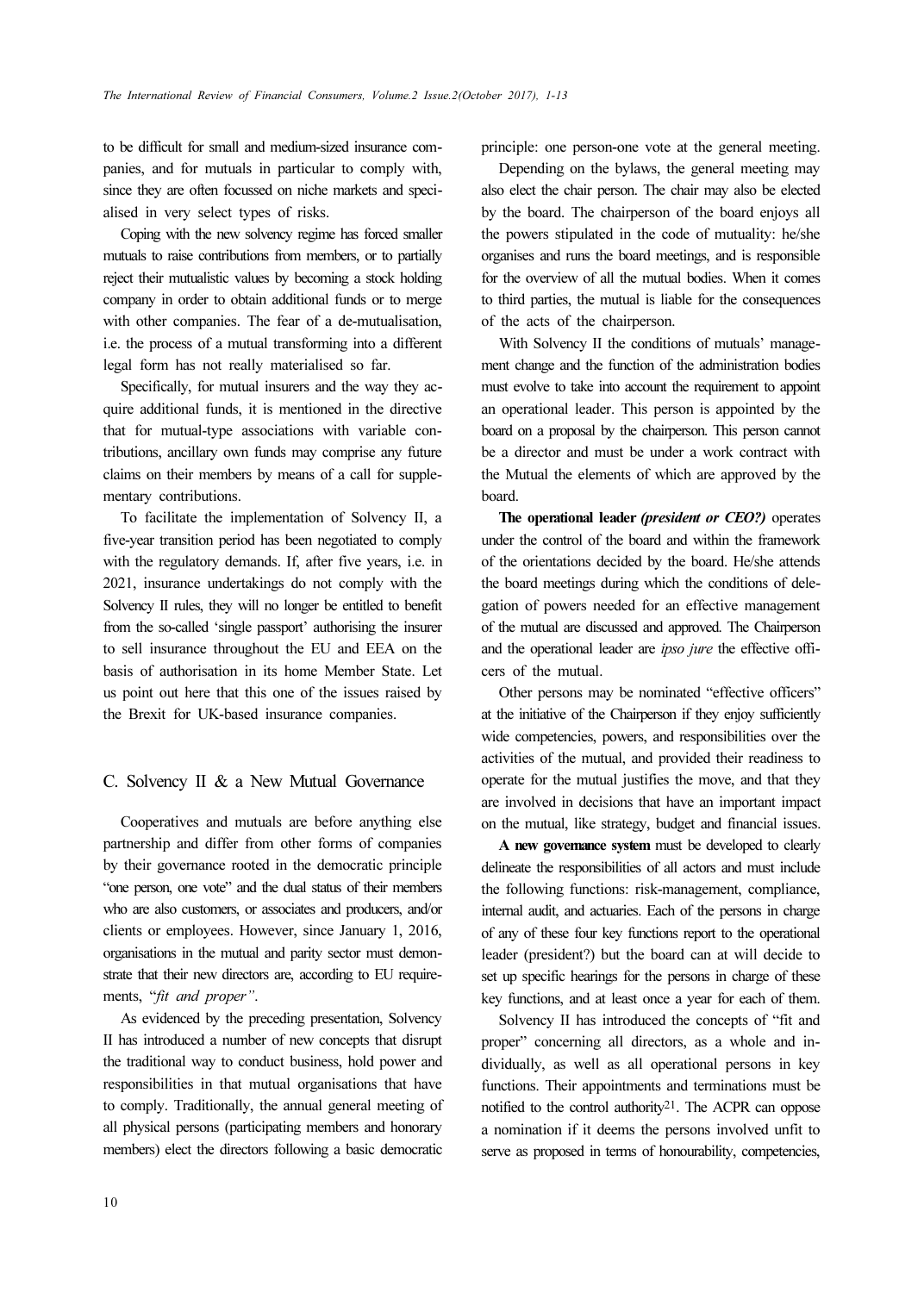or experience.

With the requirement that next to the Chairperson who holds his/her legitimacy from a democratic election, be appointed an operational leader to share the effective management of the mutual, Solvency II has modified the balance of powers and is causing a reconfiguration of the mutualistic world.

# Ⅵ. New opportunities and new territories for the mutual idea

Whereas mutuals play an important role in the insurance and welfare markets in the European Union although not always with the market shares they enjoy in France, they are welcome for their impact on individuals' and families' protection thus contributing to societal resilience, and a sustainable future through their involvements in CSR activities.

Some mutuals have spread in Africa, especially for the development of farmers' cover still at very low penetration level, in spite of the existence of informal support group including burial costs and tontine22 for micro-investments. However, countries outside Europe could benefit from adapting the models to their specific legal, societal, and cultural environment.

The rapid development of Takafuls in countries with overwhelming Muslim majority like Indonesia, Malaysia and to a lesser degree, the Middle East and the Maghreb, has proven the need for protection among these populations. In other countries with sizeable Muslim minority and whose government do not feel the need to enact specific Takaful legislations, the mutual model adapted to micro-insurance would offer a solution within the existing regulatory framework, like the CIMA code in French speaking Africa, provided their leaders are aware of the need to invest in Shariah acceptable assets and to add an Islamic advisory board to allow practicing Muslims to gain access to insurance protections.

Furthermore, a number of traditional religions and beliefs place the values held by the mutual movement at the heart of their value system. Long held traditions in Asia like Buddhism, Zen, Confucianism, Hinduism and others have compassion consideration that are aligned with the Mutual System. Whereas the penetration of insurance remains somewhat low, mutual companies created with the mutual governance as their guide might help offer answers to the need of protection, while, at the same time, collecting long-term funds to invest in the necessary infrastructures to enhance the economic and social development in the region.

There are clear opportunities for the Mutual Movement in developing micro-finance and micro-insurance in the developing countries with the additional bonus that reserves could be invested in local economies by helping small and medium size initiatives, agricultural, industrial, as well as commercial. As can be seen in Senegal for example, the mutual model is the way to go in Rural areas where traditional insurers do not want to do business or have no personnel. They are a good place to establish mutual insurers with the assistance of local traditional chieftainships that retain a strong influence and following among local farmers.

Young Insurance professionals in all these countries that are motivated by the values shared by millennials the world around, are all too aware of their common future; they could be leaders to start and/or grow a sustainable mutual system in their countries. If an important need for mutuals can be demonstrated through robust research studies, then they will be in a position to assist regulators and authorities in developing model laws, governance, and financial solvency rules that can assure viability for mutuals by gaining experience through the European mutuals, and especially the French mutual companies, which could offer technical assistance through internships for national professionals and expatriates to assist local initiatives. It might even make sense for them to invest financial resources to help the start-ups in developing countries.

<sup>21</sup> Autorité de contrôle prudentiel et de résolution (ACPR)

<sup>22</sup> In the insurance industry, a scheme for life insurance in which the beneficiaries are those who survive and maintain a policy to the end of a given period. In Africa, a group of private persons put in common a sum of money that is loaned to one of them and then when reimbursements come in, another member may be the beneficiaries depending on priority rules defined between the members (a traditional approach to micro-loans)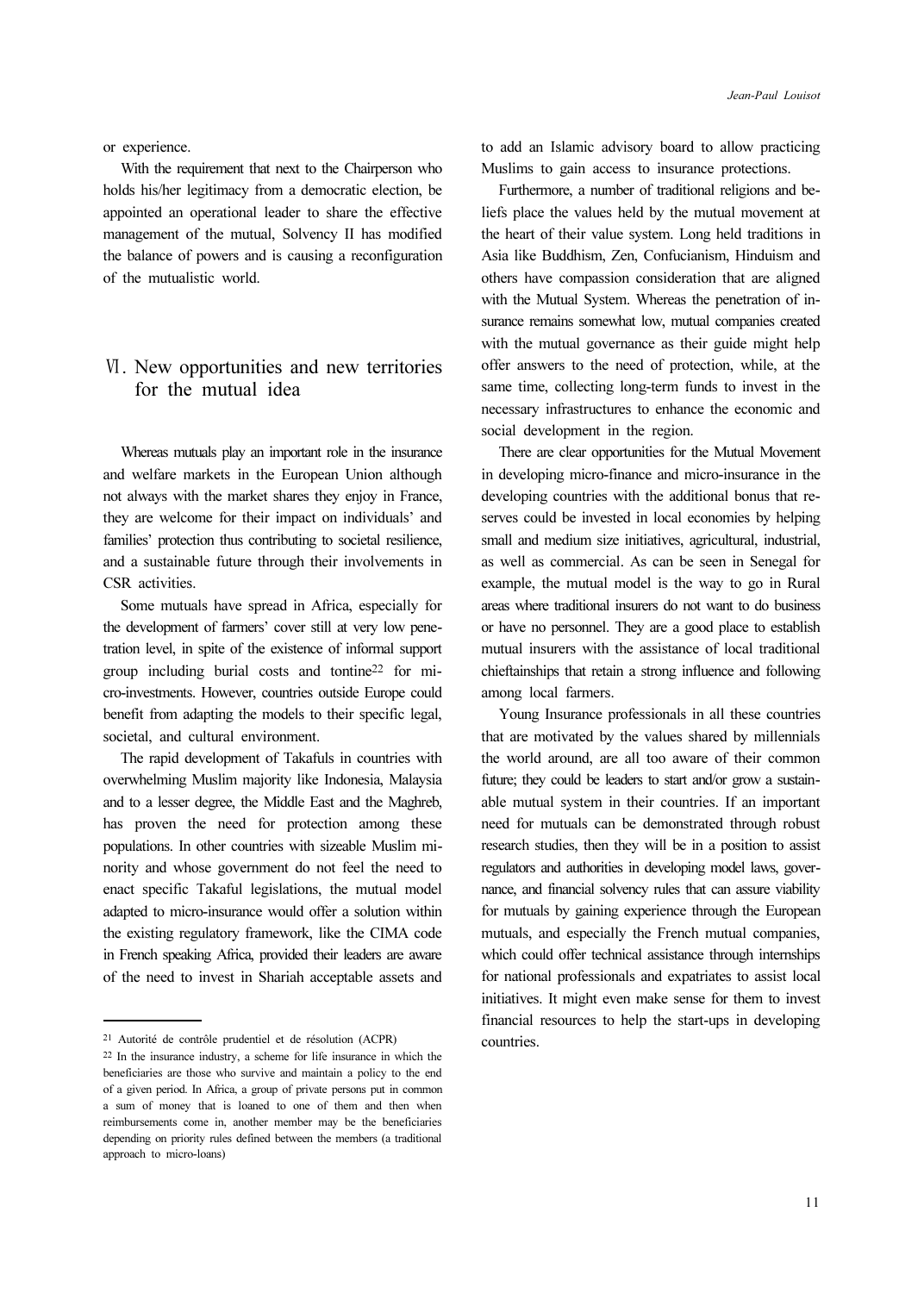# Ⅶ. CONCLUSION – Future prospects for Mutual Organisations in France, and beyond

All through its history, the French Mutual movement had to adapt and change to meet the challenges of evolving environment conditions, social, economic, political, cultural. Had it not been the case, it would have probably disappeared as was the case in several European countries, and more specifically the United Kingdom where it was really powerful until the eve of World War I.

The deep divide between the managers of welfare programmes and those who lead the demands of the working-class has been a constant aspect of the French situation since the second half of the 19th Century, and it has no equivalent in Europe. The consequences are still visible today and it has endowed the leaders of the mutual movement with exceptional international responsibilities at a time when the fight for a European Mutualist Status is far from over and demands vigilance as both Insurance Mutuals Federation are all too aware.

Implementing democratic decision-making processes has remained a key mission that French mutual leadership has cherished. And they learned to use the media to interact with the general public rather than with paid advertisements, which they did not shy away from however. But, beyond price, innovation, quality service, etc. their reputation relies on the democratic process that must be preserved even through complying with Solvency II. Their share of the personal lines of the insurance markets, especially automobile and household, is a testimony to the enduring public support.

However, the new challenges with the digital revolution, and very low interest rates pose new challenges that the leadership will have to face to reinforce its relevance and sustainability in the 21st century, and that includes on-line administration and participating actively in social media to attract millennials both as staff and customers.

We could borrow a conclusion from the French philosopher and sociologist, Edgar Morin with an excerpt of his article "What remains of the European universal" published in the daily Libération on November 22, 2009 as it seems to open a wide range of new possibilities for mutuals in the second decade of the  $21<sup>st</sup>$  century, as follows:

"Individualism had always two faces. One face of autonomy and one egocentric and egoistic that our civilization has over-developed. All the old solidarities are disintegrating: family, couple, village solidarities, work solidarities. How could solidarity be regenerated in our society? Political thinking should deal with this crucial issue. The fundamental shortcoming of Economy is that it is a closed science that does not take into account human factors and realities, and only rests on computations.

The road will call for a pluralistic Economy, one that is social and values solidarity, developing cooperatives, mutuals, and associations. A new culture is called for, one that will combine the idea of multiple reforms and a deep transformation, which I call the metamorphosis."

It is all too clear that the current societies are very different from the past, even the recent past. It would be all too easy to illustrate these changes, as the preceding development of the recent mutations linked to the digital economy are making the world ever more complex and volatile. However, the four pillars of the mutual movement, liberty, democracy, solidarity and independence are always valid, and validated by a thinker of Edgar Morin's calibre. All through its existence, now over two centuries long, mutuality has always found a way to adapt to changing environments, to different territories, times, and cultures.

There is no way the mutual movement could compromise on its fundamental principles, but the challenge that leaders have to face is to find new ways to implement them, as is the case in the EU with the implementation of Solvency II to all insurance organisations, including mutual institutions. What their predecessors have accomplished during the  $19<sup>th</sup>$  and the  $20<sup>th</sup>$  centuries,  $21<sup>st</sup>$  century mutual leaders will no doubt find ways to continue, even if at a pace and a depth as yet unknown and will be agents of the metamorphosis that the current context requires. After all, its past is probably the strongest bond for the future in the insurance industry of the mutual model in France, and worldwide; the French mutuals might be wise to seize the opportunities offered by the developing world and its need both for protection and structural investments!